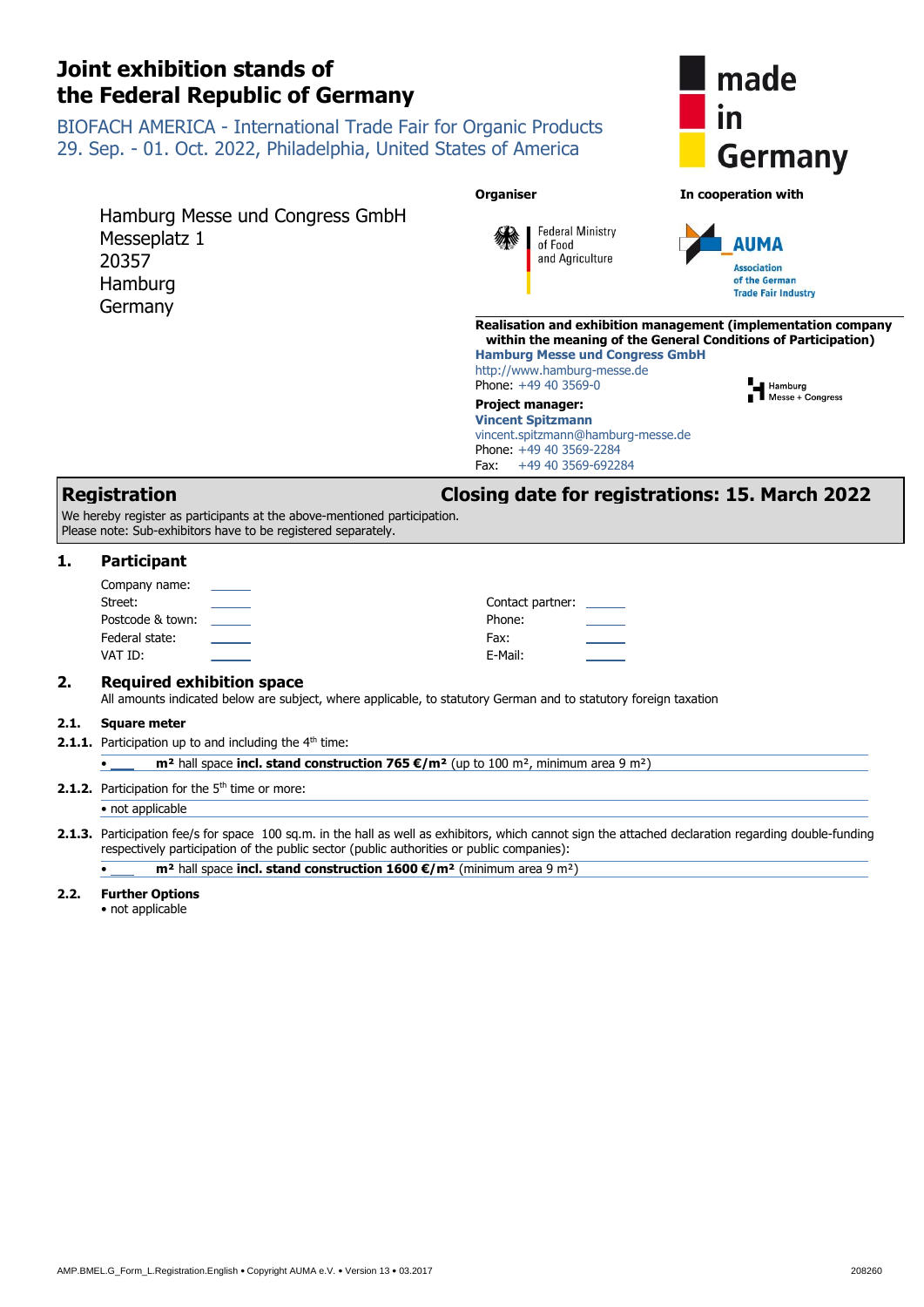# **BIOFACH AMERICA - International Trade Fair for Organic Products**

29. Sep. - 01. Oct. 2022, Philadelphia, United States of America

# **3. Mandatory Fee/s** (do not depend on number of participations)

| <b>Connections</b> (do not depend on number of participations)                                               |        |  |
|--------------------------------------------------------------------------------------------------------------|--------|--|
| • not applicable                                                                                             |        |  |
|                                                                                                              |        |  |
|                                                                                                              |        |  |
| <b>Exhibition goods</b> (At information stand: product range) Dimensions<br>$\bullet$ . The set of $\bullet$ | Weight |  |

We have noted and acknowledged the General and Special Conditions of Participation. We undertake only to exhibit products which are produced according to No. 8 of the General Conditions for Participations of the Federal Republic of Germany at trade fairs and exhibitions abroad. We have completed and enclosed the registration appendices. We agree to the computer-aided recording, storage, and forwarding of company details to third parties. We declare, that insolvency proceedings have not been filed or opened for our assets or that we have not issued or are obliged to make a statutory declartion in accordance with sec. 802c Civil Code of Civil Procedure (ZPO) or sec. 384 of the German Tax Code (AO) 1977.

#### **Place, date Company stamp & legally binding signature**

Enclosures:

- Appendix to registration form: Special Conditions of Participation
- Appendix to registration form: General Conditions of Participation
- Appendix to registration form: Declaration regarding double-funding respectively participation of the public sector (public authorities or public companies)
- Appendix to registration form: Alternative address for invoices
- Confirmation of assumption of costs
- Application of a sub-exhibitor by the main-exhibitor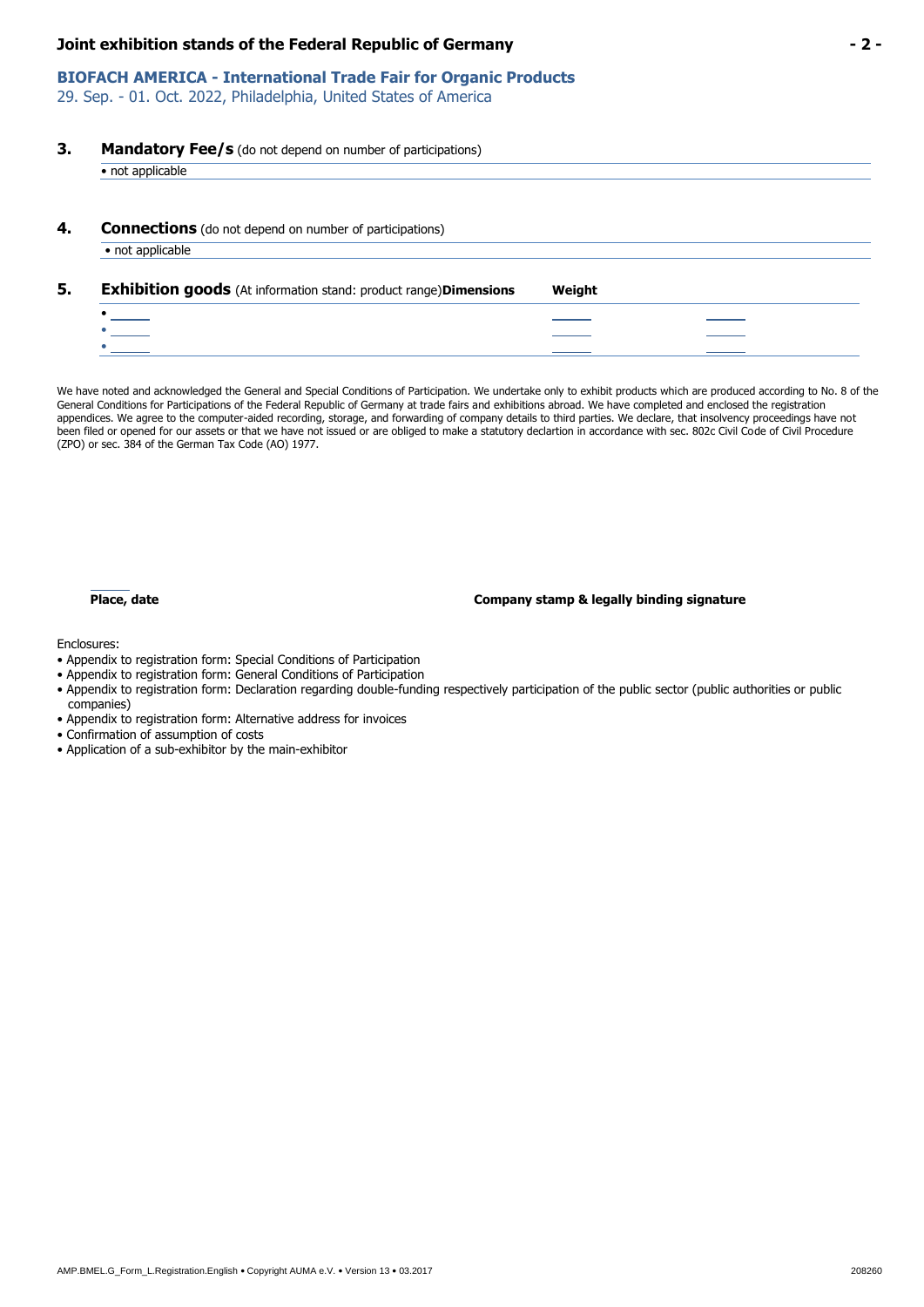**BIOFACH AMERICA - International Trade Fair for Organic Products** 29. Sep. - 01. Oct. 2022, Philadelphia, United States of America

# **Appendix to registration form**

(Mandatory: please return with the registration form)

# **Exhibitor**

Company: Federal state:District court:

Street:*Managing Director: Managing Director:* ZipCode, Town:Commercial Reg.-No.: Contact partner:

# **Declaration regarding double-funding respectively participation of the public sector (public authorities or public companies)**

With our registration for the official joint exhibition stands at the

# **BIOFACH AMERICA - International Trade Fair for Organic Products 29. Sep. - 01. Oct. 2022, Philadelphia, United States of America**

I hereby declare/we hereby declare, that I/we do not receive any institutional fundings granted/covered by public resources.

I hereby declare/we hereby declare, that I/we do not receive any further public support out of project fundings for the participation at this trade fair/exhibition.

I hereby declare/we hereby declare, that my/our company is not a federal, state or municipal authority, is neither a state development institution nor any other legal entity under public law.

I hereby declare/we hereby declare that my/our company is not directly or indirectly majority-owned by a religious community/communities or by a legal entity/entities under public law.

**Place, Date Company stamp & legally binding signature**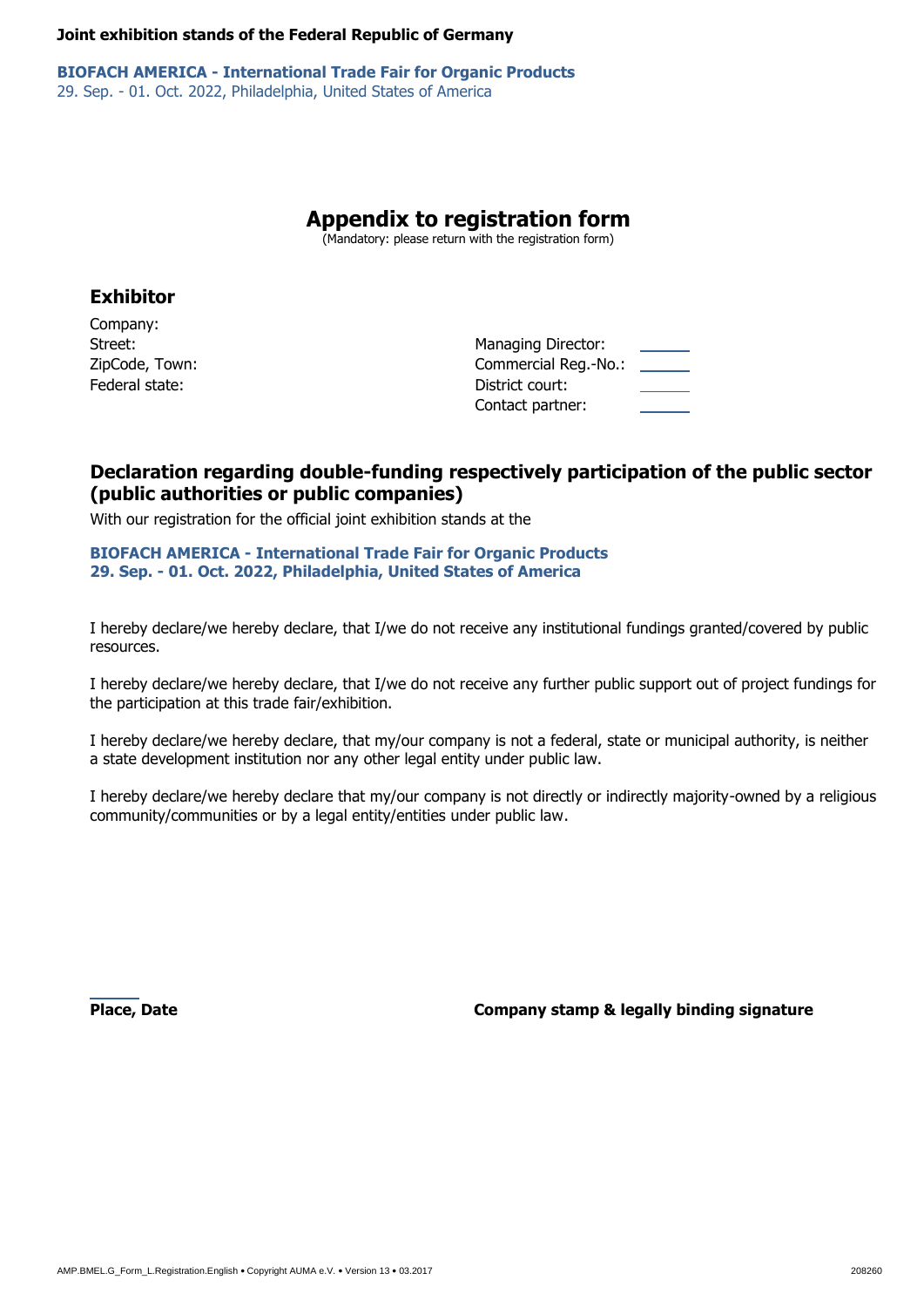**BIOFACH AMERICA - International Trade Fair for Organic Products** 29. Sep. - 01. Oct. 2022, Philadelphia, United States of America

# **Alternative address for invoices**

# **Exhibitor**

Company: Street: ZipCode, Town: Federal state:

# **Exhibition**

 $\sim$ 

**BIOFACH AMERICA - International Trade Fair for Organic Products 29. Sep. - 01. Oct. 2022, Philadelphia, United States of America**

# **Alternative address for invoices**

<span id="page-3-10"></span><span id="page-3-9"></span><span id="page-3-8"></span><span id="page-3-7"></span><span id="page-3-6"></span><span id="page-3-5"></span><span id="page-3-4"></span><span id="page-3-3"></span><span id="page-3-2"></span><span id="page-3-1"></span><span id="page-3-0"></span>

| Company:         |         |  |
|------------------|---------|--|
| Address:         |         |  |
| ZipCode:         |         |  |
| Postbox:         | Name:   |  |
| Postbox ZipCode: | Phone:  |  |
| Town:            | Fax:    |  |
| Country:         | E-Mail: |  |
|                  |         |  |

**Place, Date Company stamp & legally binding signature**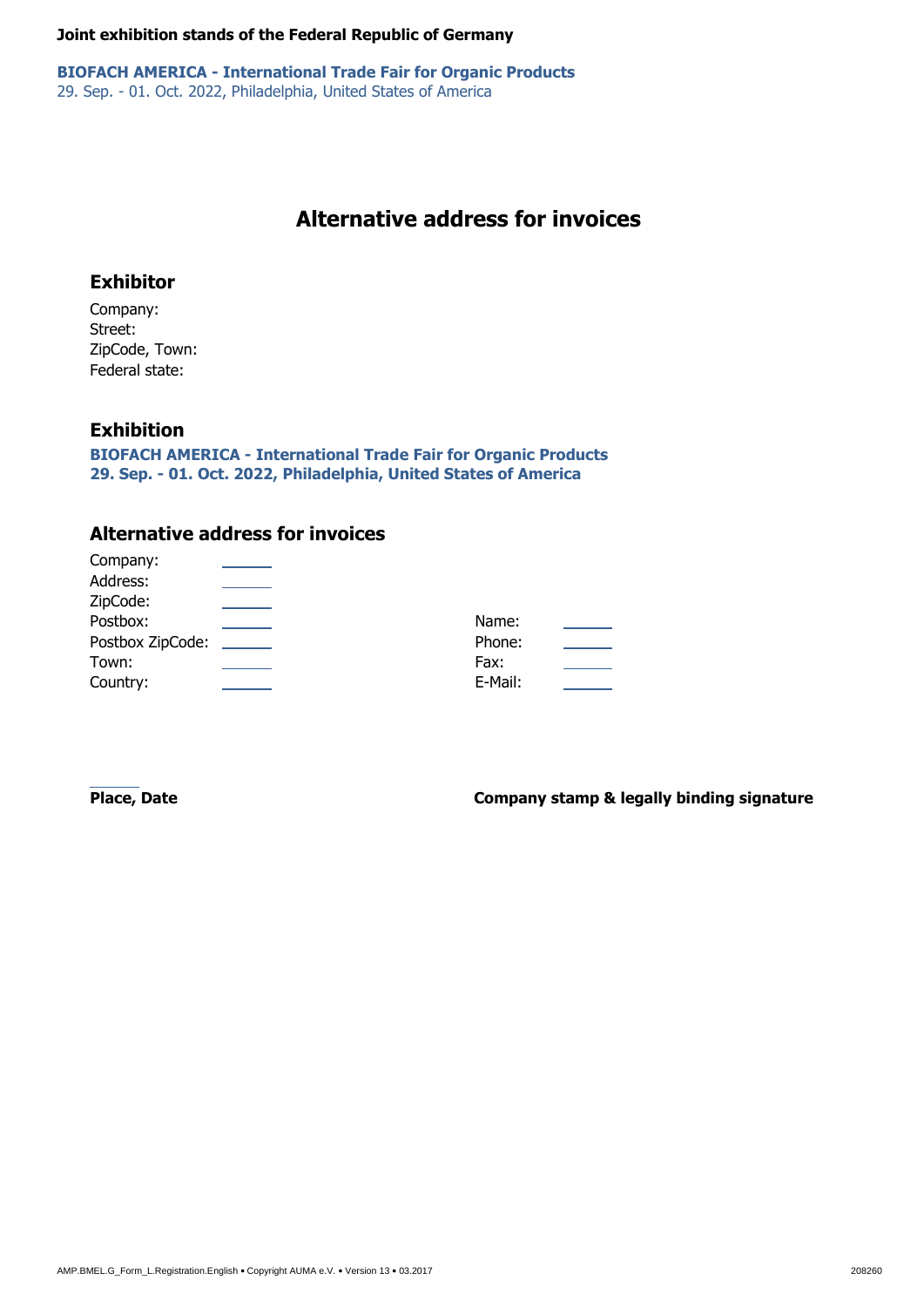

| Company/Firma:<br>Address/Straße:                                                                                                     |                                                                                                                                        |
|---------------------------------------------------------------------------------------------------------------------------------------|----------------------------------------------------------------------------------------------------------------------------------------|
| ZipCode/PLZ/:                                                                                                                         |                                                                                                                                        |
| Postbox/Postfach:                                                                                                                     | Person in charge/zustädnig:                                                                                                            |
| Postbox ZipCode/PPZ:                                                                                                                  | Phone/Telefon:                                                                                                                         |
| Town/Ort:                                                                                                                             | Fax/Fax:                                                                                                                               |
| Country/Land:                                                                                                                         | E-Mail/E-Mail:                                                                                                                         |
|                                                                                                                                       |                                                                                                                                        |
| total and account BaleBir Comell alaters calcula active to Correct aCultor alternational department in Comelli March 112 Foodmann and | I/We hereby declare that I/we by way of collateral promise assume Ich/wir erkläre(n) hiermit, dass ich/wir im Wege des Schuldbeitritts |

joint and several liability for all claims which arise in favour of the die gesamtschuldnerische Haftung für alle Forderungen creditor resulting from the participation or a possible cancellation of participation of the company stated under 1 in the above event.

übernehme(n), die dem Gläubiger aus der Teilnahme oder einer eventuellen Absage der Teilnahme des unter Ziff. 1 genannten Ausstellers an der obigen Veranstaltung entstehen.

\_\_\_\_\_\_\_\_\_\_\_\_\_\_\_\_\_\_\_\_\_\_\_\_\_\_\_\_\_\_\_\_\_\_\_\_\_\_\_\_\_\_\_\_\_\_\_\_\_\_\_\_\_\_\_\_\_

Place / Date; Ort/ Datum Stamp/ Legally binding signature; Stempel/ Rechtsverbindliche Unterschrift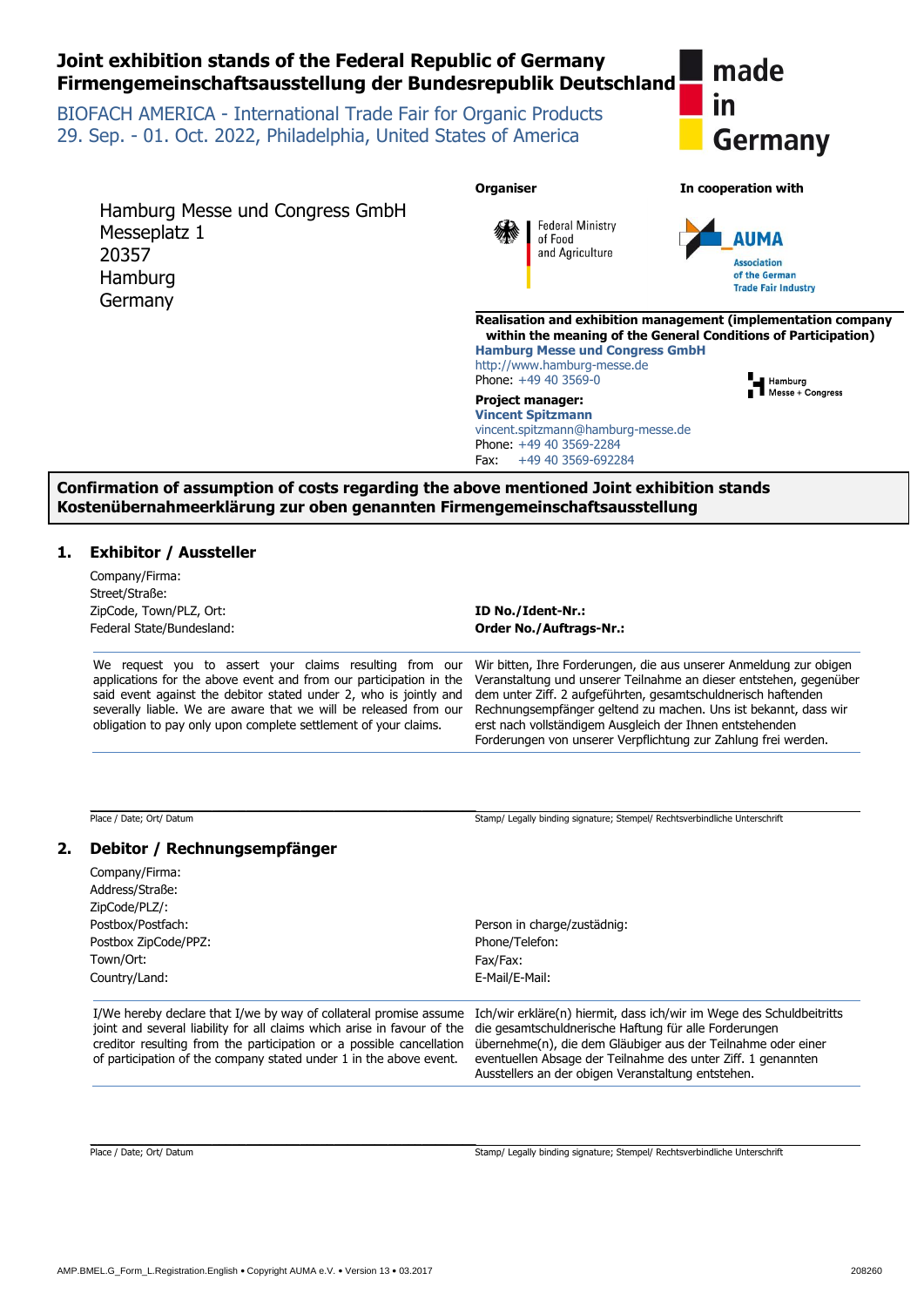# **Firmengemeinschaftsausstellung der Bundesrepublik Deutschland**

BIOFACH AMERICA - International Trade Fair for Organic Products 29. Sep. - 01. Okt. 2022, Philadelphia, USA



Hamburg Messe und Congress GmbH Messeplatz 1 20357 Hamburg





Hamburg<br>Nesse + Congress

**Durchführung/ Ausstellungsleitung (Durchführungsgesellschaft i.S.d. Allgemeinen Teilnahmebedingungen)**

**Veranstalter In Kooperation mit**

**Hamburg Messe und Congress GmbH** http://www.hamburg-messe.de Tel: +49 40 3569-0

**Projektleiter(in)/Personal contact: Vincent Spitzmann** vincent.spitzmann@hamburg-messe.de Tel: +49 40 3569-2284 Fax: +49 40 3569-692284

| Anmeldung eines Unterausstellers durch den AUSSTELLER |  |  |  |  |
|-------------------------------------------------------|--|--|--|--|
|-------------------------------------------------------|--|--|--|--|

| <b>Aussteller</b>             |                                                                                             |                                                                                                                                  |                        |  |  |  |
|-------------------------------|---------------------------------------------------------------------------------------------|----------------------------------------------------------------------------------------------------------------------------------|------------------------|--|--|--|
| Firma:                        |                                                                                             | zuständig:                                                                                                                       |                        |  |  |  |
| Straße:                       |                                                                                             | Telefon:                                                                                                                         |                        |  |  |  |
| PLZ Ort:                      |                                                                                             | Fax:                                                                                                                             |                        |  |  |  |
| Bundesland:                   |                                                                                             | E-Mail:                                                                                                                          |                        |  |  |  |
| 2.<br><b>Unteraussteller</b>  |                                                                                             |                                                                                                                                  |                        |  |  |  |
| Firma:                        |                                                                                             | zuständig:                                                                                                                       |                        |  |  |  |
| <b>Straße</b>                 |                                                                                             | Telefon:                                                                                                                         |                        |  |  |  |
| PLZ Ort                       |                                                                                             | Fax:                                                                                                                             |                        |  |  |  |
| Bundesland                    |                                                                                             | E-Mail:                                                                                                                          |                        |  |  |  |
| Internet                      |                                                                                             |                                                                                                                                  |                        |  |  |  |
| 3.                            | Pauschale für Unteraussteller                                                               |                                                                                                                                  |                        |  |  |  |
|                               | Die Pauschale für die Aufnahme eines Unterausstellers beträgt EUR 500,00 / Unteraussteller. |                                                                                                                                  |                        |  |  |  |
|                               | Aufnahme in den Internetauftritt und in die Broschüre                                       |                                                                                                                                  |                        |  |  |  |
|                               | der Firmengemeinschaftsausstellung wird gewünscht                                           | $\Box$ ja<br>nein                                                                                                                |                        |  |  |  |
|                               | Das Formular zur Datenerfassung wird ausgefüllt vom                                         | $\Box$ Hauptaussteller                                                                                                           | $\Box$ Unteraussteller |  |  |  |
| wie oben angegeben zugesandt. |                                                                                             | Nach Erhalt der unterzeichneten Mitausstelleranmeldung wird dem Aussteller das Formular zur Datenerfassung                       |                        |  |  |  |
| 4.<br>· entfällt              |                                                                                             | Zusätzliche obligatorische Gebühren des Veranstalters der Messe für Unteraussteller                                              |                        |  |  |  |
| 5.                            | Ausstellungsgüter (Unteraussteller)                                                         | Abmessungen                                                                                                                      | Gewicht                |  |  |  |
|                               |                                                                                             |                                                                                                                                  |                        |  |  |  |
|                               |                                                                                             |                                                                                                                                  |                        |  |  |  |
|                               |                                                                                             |                                                                                                                                  |                        |  |  |  |
| 6.                            | Anerkennung der Teilnahmebedingungen                                                        |                                                                                                                                  |                        |  |  |  |
|                               | Bundes an Messen und Ausstellungen im Ausland anerkennen.                                   | Ich/Wir bestätigen hiermit rechtsverbindlich, dass wir die Allgemeinen und Besonderen Teilnahmebedingungen für Beteiligungen des |                        |  |  |  |
| Ort, Datum                    |                                                                                             | Firmenstempel und Unterschrift des Unterausstellers                                                                              |                        |  |  |  |
| Ort, Datum                    |                                                                                             | <b>Firmenstempel und Unterschrift des Ausstellers</b>                                                                            |                        |  |  |  |